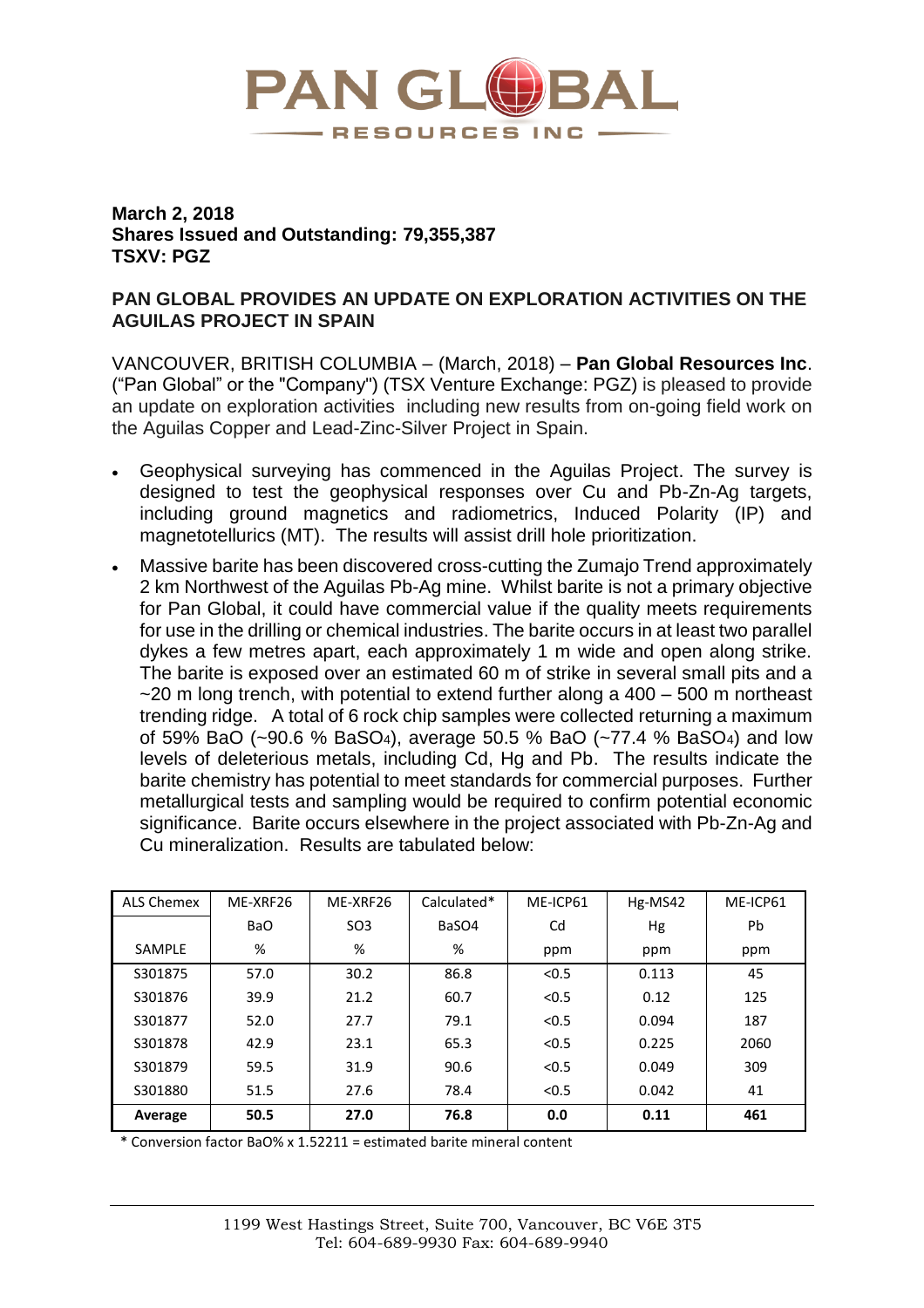- Reconnaissance grab sampling on the western extension of the Zumajo Trend has identified abundant coarse sphalerite along with galena and copper on the dumps near the Pasqualin, La Chinches and Tres Cruces mines. New results for selected dump samples include from 3.82% to >30% Zn (above upper detection), up to 4.94% Pb and 34.2g/t Ag. The historic mines from where the samples were obtained include several shafts ranging from 40-125 m depth and a series of small surface workings extending over at least 600-800 m of strike. The mines were last operated in the 1950's extracting Pb and Ag. There is no record of zinc or copper being produced from the mines and no previous drilling. Further exploration is required.
- High copper values have been returned from sampling on regional exploration targets identified from a new geological interpretation. Ancient copper workings and hematite and quartz breccias have been identified on several northeast trending structures, e.g. at Los Lazos where high copper was reported previously. The ancient mine workings are not generally marked or identified on published maps. Prospecting is on-going. New results include;
	- o In the Northwest of the project, a 1-2 m wide structure with indications of high grade copper is exposed in two ancient mine workings approximately 200 m along strike from each other. Rock chip samples and selected samples from the adjacent mine dumps returned up to 11.95% Cu, 1.33% Pb and 30.5 g/t Ag. The dump material includes chalcopyrite, bornite and various secondary copper minerals.
	- o Small copper workings were found at Cerro Carabina on a >1 kilometre Northeast trending structure cutting the Zumajo Trend and approximately 400 m West of the barite dykes. A more than 2 m wide structure is exposed in the mine workings with abundant copper oxides (malachite and chrysocolla), chalcocite and chalcopyrite with quartz, hematite and some barite (results pending). Float samples found nearby returned 0.48% Cu, 2.01% Pb and 10 g/t Ag.
	- o An area with abundant and leached boulder float has been located approximately 800 m to the North and parallel to the Zumajo Trend. Quartz textures in the float are similar to the Pb-Ag mineralized sections of the Zumajo Trend. Although no outcrop has been located, best results so-far from the boulders include up to 20g/t Ag.
	- o Reconnaissance sampling results are awaited from several other locations.
- A new 1,406 hectare mineral right application has been submitted adjacent to the Northwest of the project area targeting additional copper.

Tim Moody, President and CEO comments: "Good progress is being made on the Aguilas Project, with several large high priority copper and lead-zinc-silver targets already identified and new targets to follow-up. We are pleased the geophysics survey has commenced and continue to be encouraged by the multi-metal potential in the district. High quality barite also offers a new opportunity to add value. Drilling is now anticipated to commence in May or June and we expect significant news flow throughout 2018."